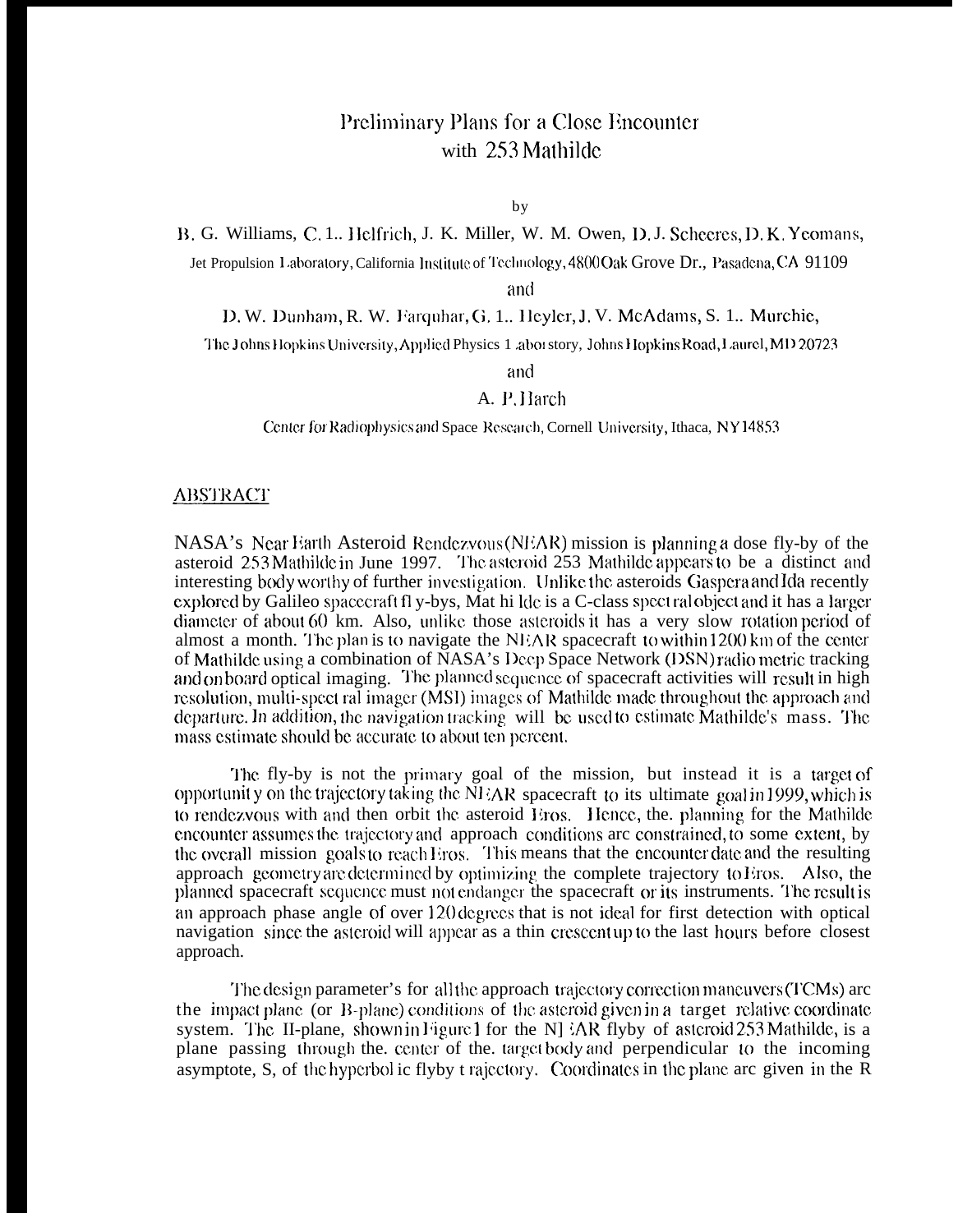and '1' directions, with 'J' being parallel to the. Earth Mean 1 kiptic plane of 2000. The angle, theta determines the rotation of the semi-major axis of the error ellipse in the B-plane dative to the 'l'-axis and is measured positive right-handed about S.

 $\sim$ 



Figure 1. Definition of the B-plane

This paper gives results of the mission design and navigation trade studies undertaken to plan a navigation scenario of targeting mane uwxs and optical navigation images during the last few days before closest approach that will deliver the spacecraft to a point in the B-plane to sufficient accuracy so that the MS] pointing, sequence during the closest approach will image Mathilde and not empty space. Additional information about the sequence of spacecraft pointing and MSI operation planned as a result of the navigation timeline and its dated delivery uncertainties will be provided.

Using measured MS] performance and predicted visibility of Mathilde, the first detection may not occur until less than two days before the closest approach. Before this first detection, the spacecraft trajectory is targeted by a Impulsive, maneuver to fly by the location of Mathilde predicted by its gmund-based ephemeris. Preliminary analysis indicates the B-plane t arget uncertainty cl lipse for a m aneuver performed 15 days before closest approach has semimajor axis of 205 km (1 sigma) and semi-minor axis of 137 km (1 sigma) with a linearized time of flight (1.71) uncertainty of 18.9 seconds. After optical navigation images have been obtained and processed, a maneuver at twelve hours before closest approach should result in an error ellipse of 26 km by 26.3 km  $(1 \text{ sigma})$  with LTF of 21.5 s. These B-plane error ellipses and  $1.'1'1'$  error bars are shown in 1 igure ?.